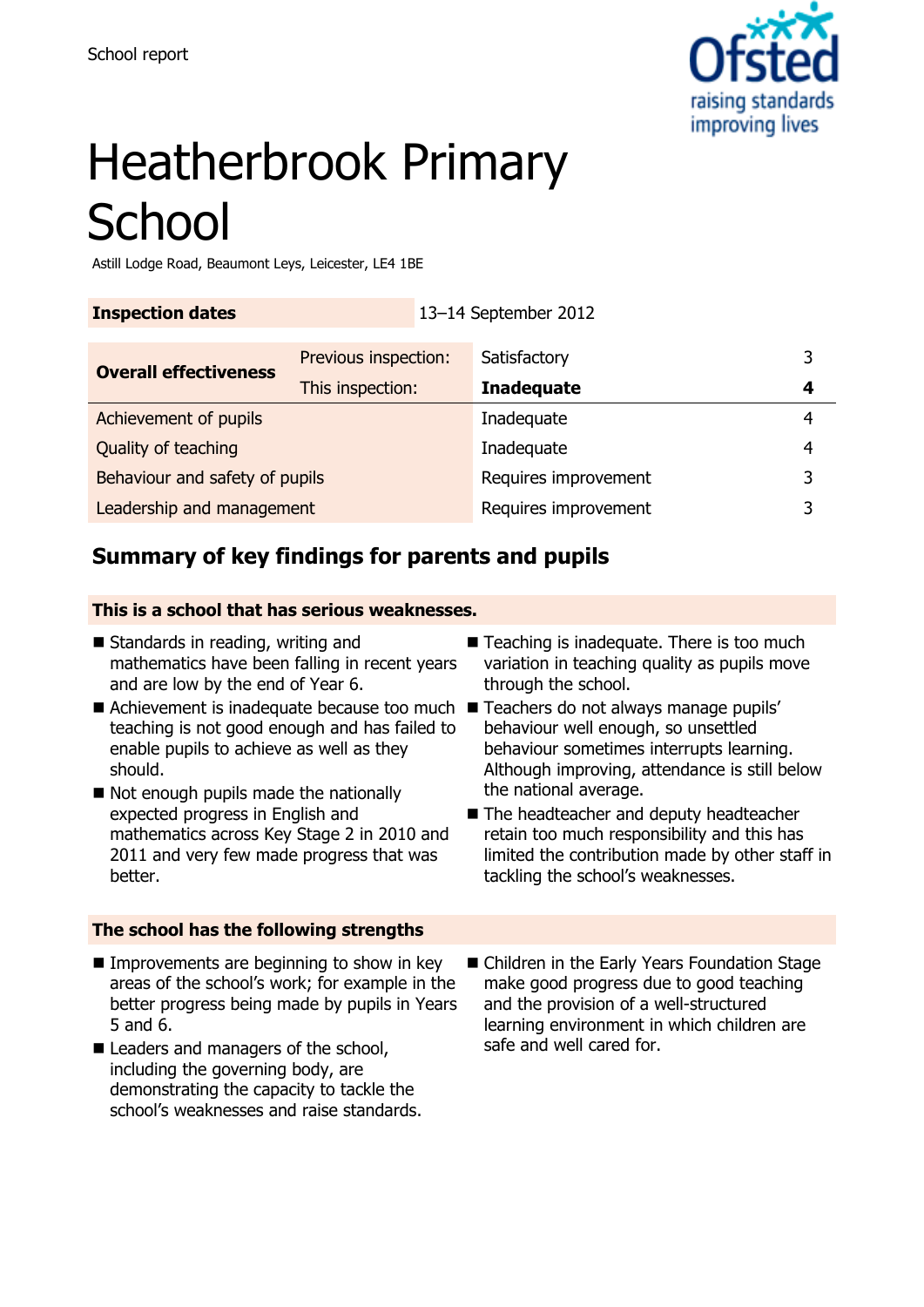# **Information about this inspection**

- Inspectors observed eight lessons taught by eight teachers and observed six groups where letters and sounds were taught across Key Stage 1. They spent eight hours directly observing pupils' learning in class.
- **Four joint observations were carried out with the headteacher and deputy headteacher.**
- Inspectors heard pupils read and scrutinised pupils' work in books and on display.
- Meetings were held with members of the governing body, senior leaders, staff and pupils. Inspectors met with a representative of the local authority and a consultant working with the school.
- Inspectors looked at a wide range of documentation including improvement plans, the leaders' evaluation of the school's performance, as well as assessment data from the monitoring of pupils' progress. Documents detailing the school's arrangements for safeguarding pupils were scrutinised.
- There was insufficient response to Parent View. Results of the school's parents' questionnaires were used as part of inspection evidence.
- Questionnaire responses from 19 staff were considered.

# **Inspection team**

David Speakman, Lead inspector **Additional inspector** 

Sharona Semlali Additional inspector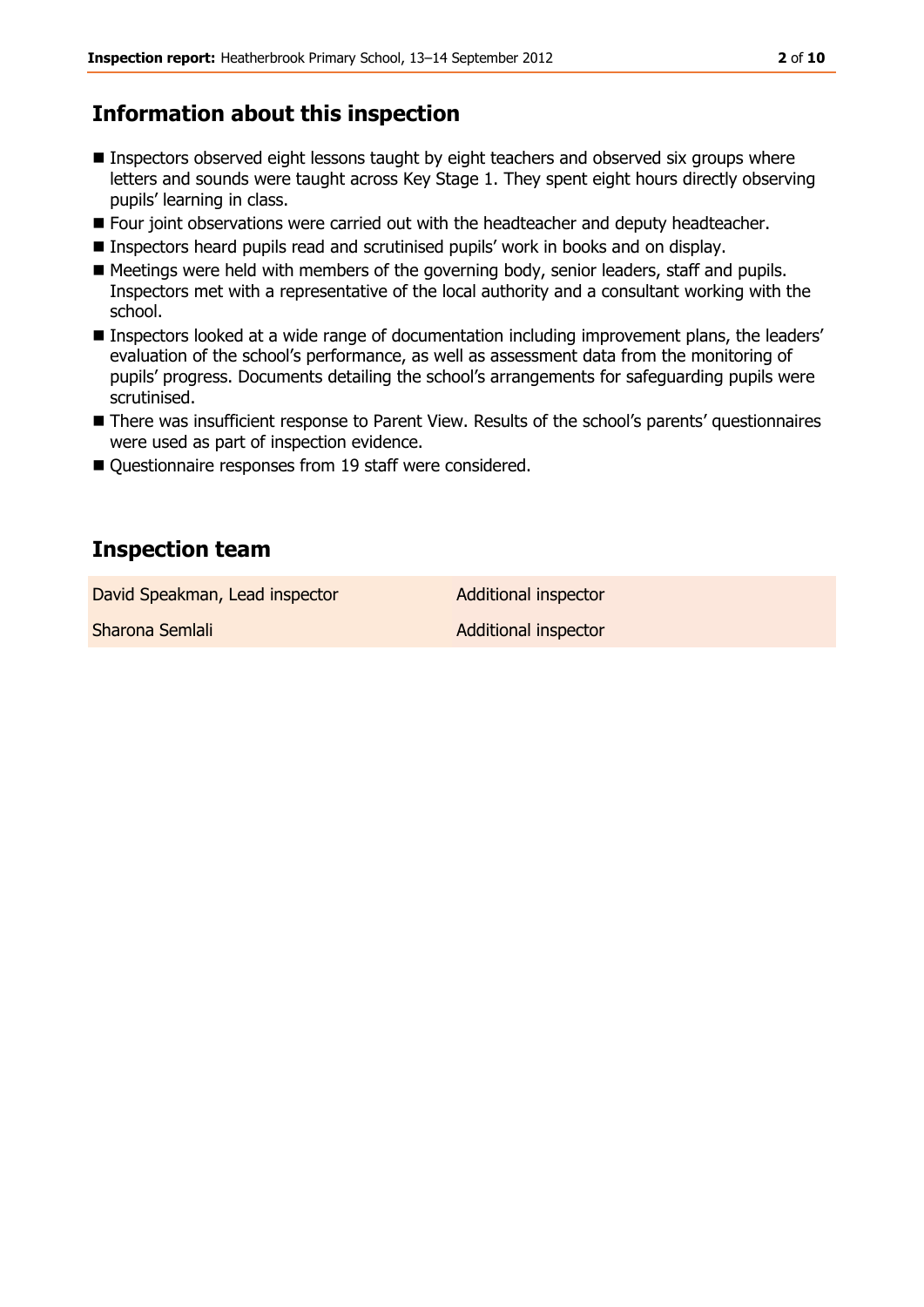# **Full report**

In accordance with the Education Act 2005, Her Majesty's Chief Inspector is of the opinion that this school requires significant improvement, because it is performing significantly less well than it might in all the circumstances reasonably be expected to perform.

# **Information about this school**

- The school is similar in size to other primary schools.
- The majority of pupils are White British, but a greater-than-average percentage comes from a wide range of minority ethnic backgrounds.
- The proportion of pupils who speak English as an additional language is broadly average. Very few are at the early stages of learning English.
- The proportion of pupils known to be eligible for the pupil premium is above average.
- The proportion of pupils supported through school action, and those supported at school action plus or with a statement of special educational needs, is similar to other schools.
- The deputy headteacher and the leader of the Early Years Foundation Stage are new to their roles and another teacher has joined the school recently.
- The school runs a breakfast club each morning before school.
- A local authority run pre-school for nursery children is located next to the school. This is not the responsibility of the governing body and is inspected separately.

# **What does the school need to do to improve further?**

- **Ensure that teaching is at least good by:** 
	- making sure that teachers and other adults consistently apply agreed behaviour management procedures in lessons and by making their expectations for behaviour clear to pupils
	- $-$  extending the good-quality marking seen in literacy and numeracy to other subjects
	- making sure that the tasks set in lessons match the needs of individuals and groups in order to accelerate learning for all pupils
	- providing teachers with opportunities to observe good and outstanding practice, including that already present in the school.
- Improve pupils' progress across the school to at least the nationally expected rate so that standards at the end of Year 6 improve by:
	- $-$  extending opportunities for pupils to develop their writing skills across the curriculum
	- involving pupils routinely in the assessment of their own and others' work
	- making sure that teachers' marking is clear about the next steps pupils need to take to improve their work
	- $-$  ensuring that pupils improve the presentation of their work.
- **IMPROPE Instance Incontent and management by:** 
	- $-$  using appropriate and rigorous criteria to judge the quality of teaching and learning and by providing clear feedback to teachers about how they can improve
	- involving new subject leaders in the monitoring and evaluation of the school's performance and in the strategic planning for improvement.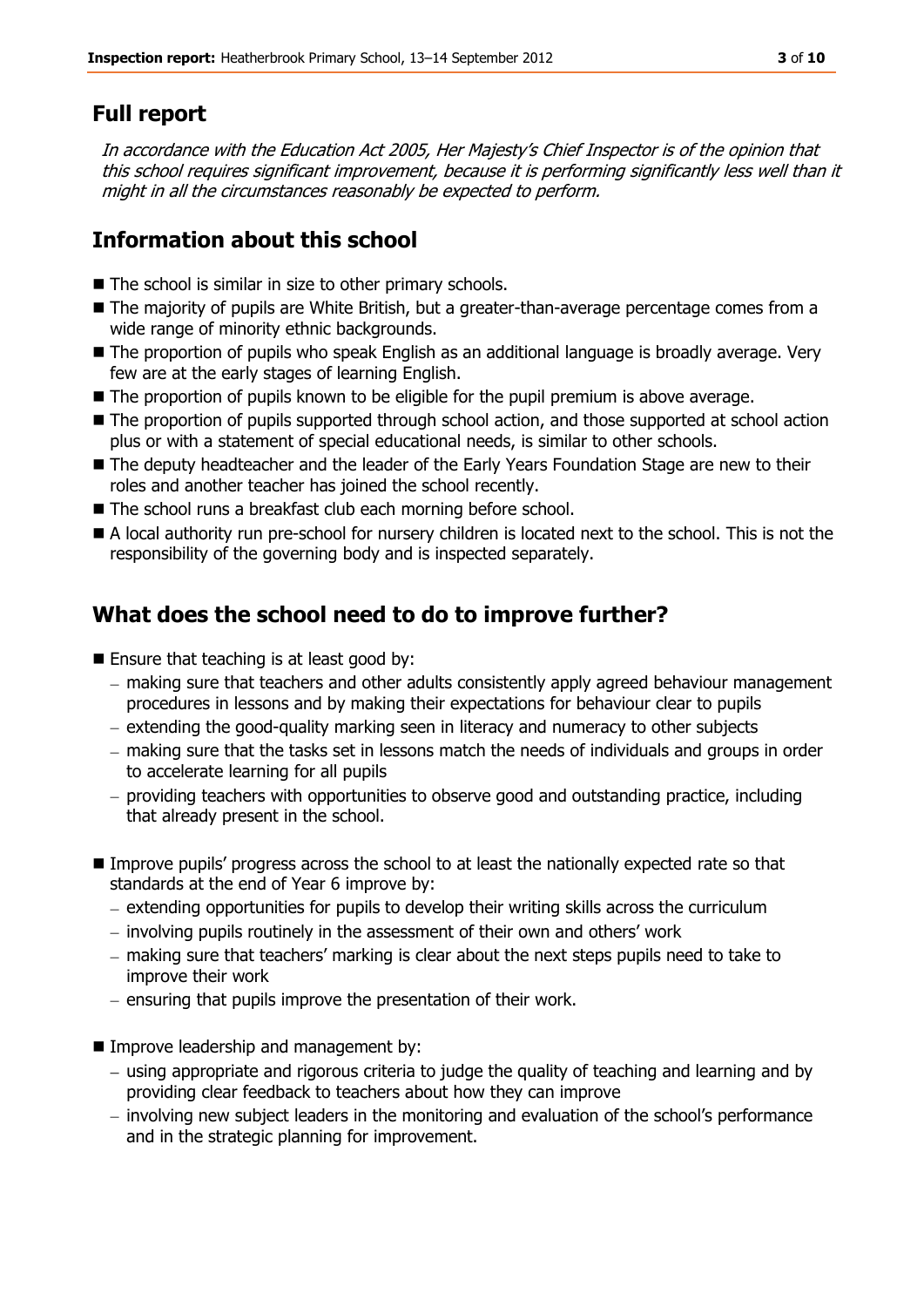# **Inspection judgements**

## **The achievement of pupils is inadequate**

- Children start the Reception Year with skills, knowledge and understanding that are typically lower than expected for their age. By the time they transfer into Year 1, attainment is average in all areas of learning. Children achieve well in the Early Years Foundation Stage.
- **Progress slows in Key Stage 1. Standards in reading, writing and in mathematics fell steadily** between 2009 and 2011, when they were below the national average. Attainment at the end of Key Stage 2 and progress through the key stage presents a similar picture. Standards at the end of Year 6 fell over time, but were broadly average. In 2012, provisional results from national tests show that they declined further.
- Achievement at Key Stage 2 has been inadequate over the last two years. Too few pupils made the nationally expected progress in both English and mathematics. Based on the 2012 end of Key Stage 2 national tests, it is likely that the school will not meet the government's floor standards, which set the minimum expectations for pupils' attainment and progress.
- While most groups of pupils, including those pupils from minority ethnic backgrounds, are making inadequate progress, those for whom the school receives the pupil premium are demonstrating better progress in relation to their starting points due to a good range of effective support strategies. Disabled pupils and those with special educational needs make inadequate progress.
- A range of initiatives to raise standards and improve progress has started to show impact. As a result of closer monitoring and focused teaching about letters and the sounds they make, attainment at the end of Year 2 improved in 2012. Results of statutory assessments were much closer to the national average in reading, writing and mathematics. Previous inadequate progress has been reversed, but still requires further improvement.
- Pupils currently in Years 5 and 6 are showing significant improvement in their work. The school's predictions for attainment at the end of Year 6 show these pupils are on track to achieve standards above the national average in English and mathematics. This is supported by inspection lesson observations and a scrutiny of pupils' work. Workbooks show good levels of productivity and progress, but the way pupils present their work requires improvement.
- In lessons, older pupils show good learning skills. Year 6 pupils, for example, compiled a prosecution case against the three little pigs for murdering the big bad wolf, who they decided was not the real villain. Using the teacher's well-constructed guidance, Year 5 pupils learned how to write interesting and imaginative sentences such as, 'Like a tiger, the enormous crocodile showed his teeth, brighter than the golden sun' and 'Behind the enormous crocodile, the monkey tried to save the children from being eaten while the sun set behind the mountains.' These examples are typical of the improvements currently taking place.

## **The quality of teaching is inadequate**

 Ineffective teaching fails to stimulate and engage pupils fully in their learning so they often lose concentration. This is because work is not always matched well enough to individual learning needs and means that pupils who need extra support find the work hard, and those capable of completing more difficult tasks find the work too easy and lose concentration. Additionally, the planning of tasks for different groups fails to help pupils to develop their literacy skills to an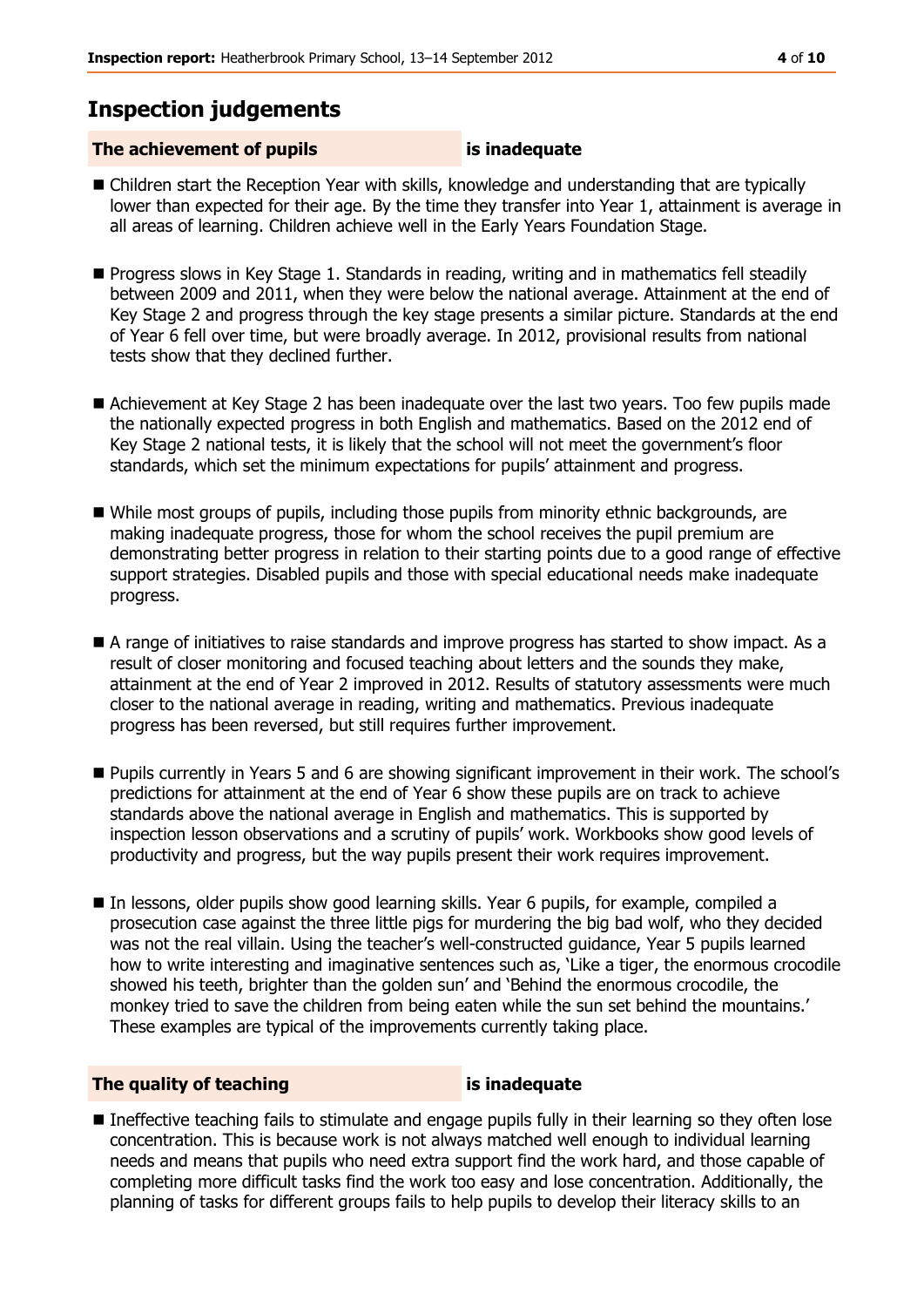appropriate level.

- **Inspection evidence confirms that there is still too much variation in the quality of teaching and** learning, although the school's monitoring records show the quality of teaching is improving over time. Teaching observed during the inspection varied from good to inadequate, and was best in Reception and in Years 5 and 6.
- In lessons where teaching is good, pupils are challenged at levels appropriate to their own capabilities and are continuously involved so they do not become bored or lose concentration. Lessons have a brisk pace with tasks moving onto the next level immediately pupils are ready. Pupils are active participants and well-directed questioning helps them to sustain interest.
- **E** Lesson observations during the inspection, and responses to the staff questionnaire, show that teachers and teaching assistants do not consistently apply the school's agreed behaviour management procedures. Neither do they show similar expectations in relation to the standards of behaviour they accept from pupils. For example, some adults try to address the class while pupils are carrying on their own conversations. Other teachers insist that pupils listen to them and pay full attention. This gives inconsistent messages to pupils about the school's expectations of their behaviour.
- The marking of pupils' work is good in English and mathematics, although scrutiny of pupils' books highlighted that a few pieces remain unmarked in these subjects and in their topic folders. Good marking is enhancing pupils' self-esteem, indicating what is done well and where work can be improved. Marking has not been effective in encouraging pupils to improve the presentation of their work, however. Marking in subjects other than English and mathematics requires improvement. Pupils do not play a sufficient part in the assessment of their own or others' work. They are not clear about their targets or the next learning steps needed to make progress.

#### **The behaviour and safety of pupils requires improvement**

- In lessons where teaching was inadequate or required improvement, pupils' unacceptable behaviour had a negative impact on the progress made. During observations, good teaching promoted good behaviour and resulted in good progress.
- $\blacksquare$  Most pupils do not manage their own behaviour, even though the school's behaviour records show there has been significant improvement recently. Older pupils, particularly in Year 6, are settled at all times in class, during school assemblies and at break times. They set a good example for younger pupils. The behaviour of younger pupils, including those in Years 3 and 4, requires improvement. In lessons, they do not sustain concentration unless directly supervised and guided by an adult. In assemblies they do not settle quickly enough.
- A small minority of pupils in the school struggle to behave well. Some of these pupils joined the school relatively recently. Strategies adopted by the staff are having a positive impact on the behaviour of many of these pupils and their behaviour has improved significantly. Others, however, provide a challenge for staff, particularly in lessons. The high proportion of exclusions is confined to very few pupils and this number is declining.
- **Inspection evidence confirms there are very few recorded incidents of bullying or racism. If** pupils are concerned, they know where to go if they need help and they are confident of their safety in school.
- Pupils say they are happy in school. Those spoken to are satisfied with the overall behaviour, although they can say where it is poor, such as for some younger pupils at break times. Older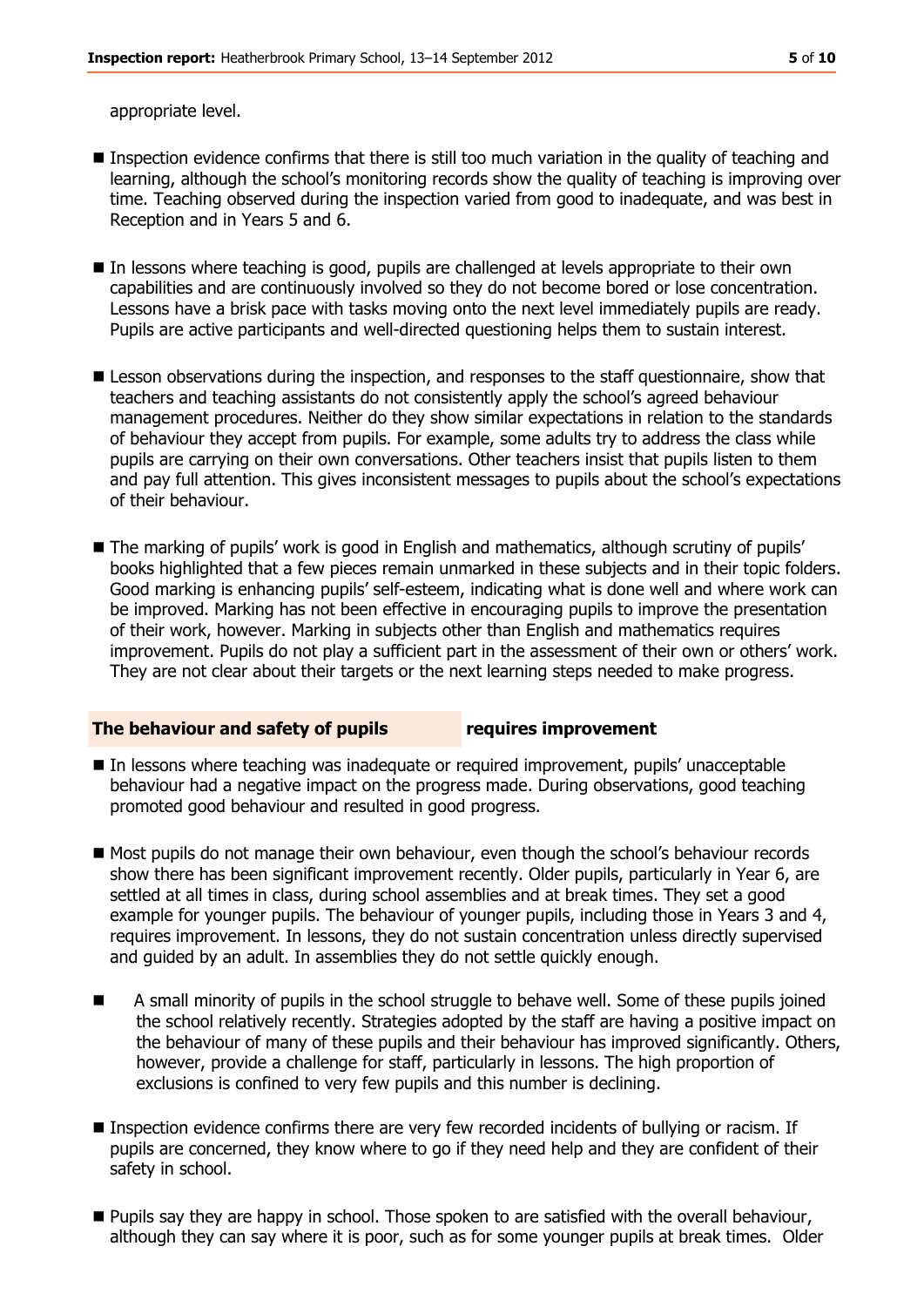pupils help out the younger ones when they are experiencing difficulty. As one pupil explained, 'Year 6 or teachers step in. We have friendly faces.'

- **Example 3** Strategies adopted by the school to raise attendance are proving to be effective. Attendance has improved in recent years but still remains below the national average.
- Most pupils are keen to do well when motivated and are proud of their achievements. However, behaviour in and around school, due to inconsistent application of the behaviour code and adults' unclear expectations, means that the promotion of pupils' spiritual, moral, social and cultural development requires improvement.

#### **The leadership and management requires improvement**

- Through self-evaluation, school leaders, in partnership with the governing body, have accurately identified key areas of weakness. The development plan has relevant targets, appropriate challenge and is regularly reviewed. This work is resulting in higher attainment in the current Year 5 and 6 classes and better outcomes at the end of Year 2. Actions to improve teaching are evident, although too much remains inadequate or requiring improvement. There is general improvement in the behaviour of pupils, although inadequacies remain and the rate of exclusions is too high. However, identified improvements confirm that the school's leaders have the capacity to improve the school further.
- The local authority has identified the school as requiring support and therefore has a relatively high level of intervention. It has supported in a number of key areas and its impact has been effective in maintaining good provision in the Early Years Foundation Stage, during staffing changes, and in supporting the leaders to make improvements in the quality of teaching.
- **Previously, the headteacher and deputy headteacher retained too much responsibility for making** improvements and the roles of other leaders were not developed sufficiently; this created a barrier to the school moving forward. Changes in staffing have opened up opportunities and these have quickly been seized upon by school governors. Potential middle leaders have been identified and appropriate training is in place to develop their leadership skills so that they have the competencies to support school improvement.
- The curriculum has been redesigned into a themed approach to learning and is successfully encouraging greater levels of interest and engagement. A range of initiatives has been introduced to raise standards in literacy and numeracy and these are proving to be successful, particularly in Key Stage 1 and Years 5 and 6, although there are not enough opportunities to promote better writing in subjects other than English.
- Statutory duties are met. At the time of the inspection, safeguarding of pupils met current government requirements fully. The school attracted an excellent grading in the recent health and safety audit carried out by the local authority.

#### ■ The governance of the school:

- $-$  is increasingly effective because governors have become much more involved in the school since the previous inspection and robust systems have been implemented to provide them with first-hand and detailed knowledge of the school's performance
- $-$  now ensures that targets are sufficiently challenging
- has a focus on engaging with the community and is working hard to overcome any barriers to preventing parents and carers from supporting pupils' learning and in the life of the school
- challenges and supports the school increasingly well, with governors fully involved in the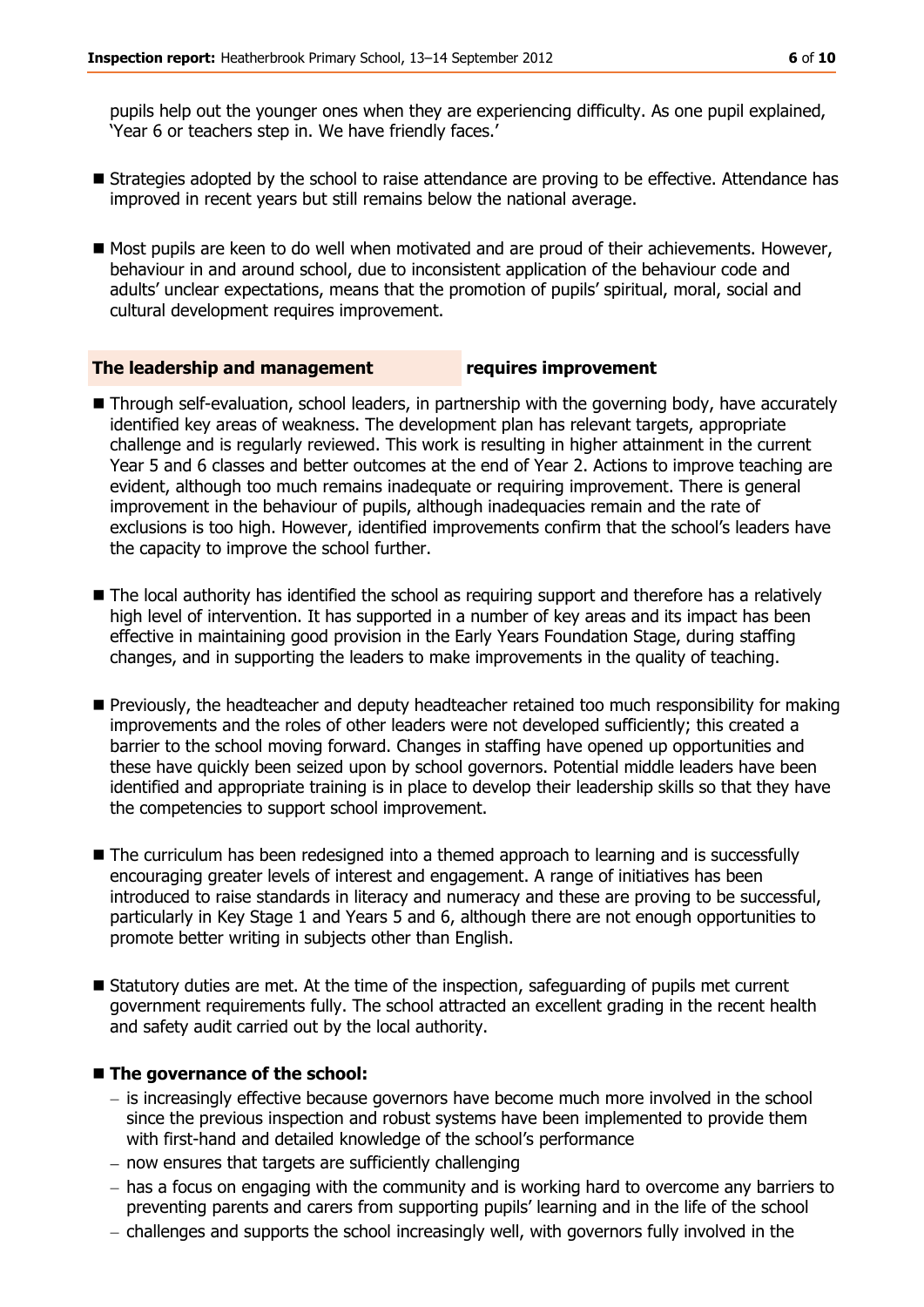- ensures that finances are managed carefully so that available funds are used appropriately; this includes the pupil premium, which is proving beneficial in meeting the needs of eligible pupils.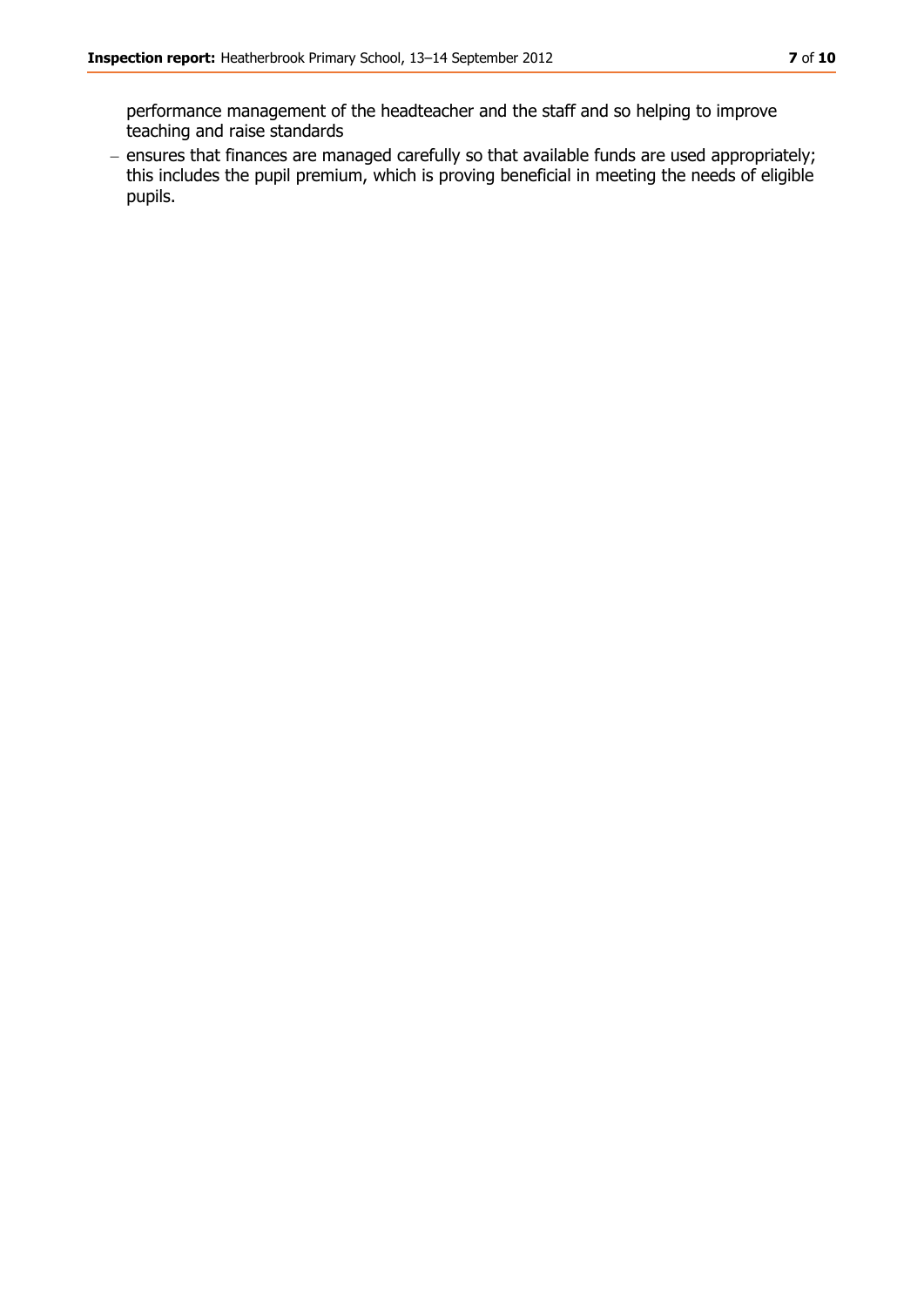# **What inspection judgements mean**

| <b>School</b> |                         |                                                                                                                                                                                                                                                                                                                                                                         |
|---------------|-------------------------|-------------------------------------------------------------------------------------------------------------------------------------------------------------------------------------------------------------------------------------------------------------------------------------------------------------------------------------------------------------------------|
| <b>Grade</b>  | <b>Judgement</b>        | <b>Description</b>                                                                                                                                                                                                                                                                                                                                                      |
| Grade 1       | Outstanding             | An outstanding school is highly effective in delivering outcomes<br>that provide exceptionally well for all its pupils' needs. This<br>ensures that pupils are very well equipped for the next stage of<br>their education, training or employment.                                                                                                                     |
| Grade 2       | Good                    | A good school is effective in delivering outcomes that provide<br>well for all its pupils' needs. Pupils are well prepared for the next<br>stage of their education, training or employment.                                                                                                                                                                            |
| Grade 3       | Requires<br>improvement | A school that requires improvement is not yet a good school, but it<br>is not inadequate. This school will receive a full inspection within<br>24 months from the date of this inspection.                                                                                                                                                                              |
| Grade 4       | Inadequate              | A school that has serious weaknesses is inadequate overall and<br>requires significant improvement but leadership and management<br>are judged to be Grade 3 or better. This school will receive<br>regular monitoring by Ofsted inspectors.                                                                                                                            |
|               |                         | A school that requires special measures is one where the school<br>is failing to give its pupils an acceptable standard of education<br>and the school's leaders, managers or governors have not<br>demonstrated that they have the capacity to secure the<br>necessary improvement in the school. This school will receive<br>regular monitoring by Ofsted inspectors. |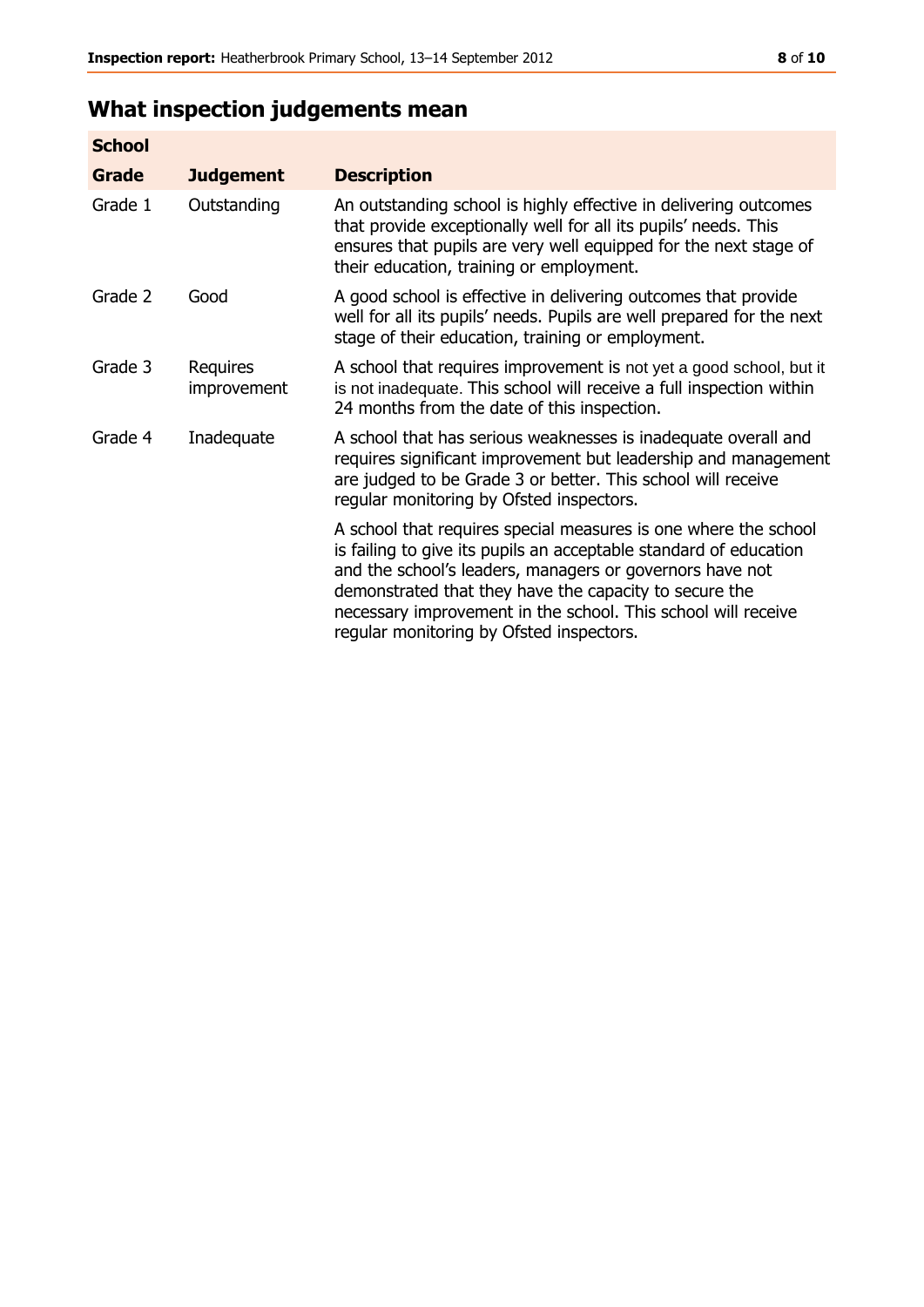# **School details**

| Unique reference number  | 120067    |
|--------------------------|-----------|
| <b>Local authority</b>   | Leicester |
| <b>Inspection number</b> | 401903    |

This inspection of the school was carried out under section 5 of the Education Act 2005.

| <b>Type of school</b>               | Primary                                |
|-------------------------------------|----------------------------------------|
| <b>School category</b>              | Community                              |
| Age range of pupils                 | $4 - 11$                               |
| <b>Gender of pupils</b>             | Mixed                                  |
| Number of pupils on the school roll | 192                                    |
| <b>Appropriate authority</b>        | The governing body                     |
| <b>Chair</b>                        | Robert Osborn                          |
| <b>Headteacher</b>                  | Lee Venning                            |
| Date of previous school inspection  | 21 September 2009                      |
| <b>Telephone number</b>             | 0116 2357721                           |
| <b>Fax number</b>                   | 0116 2357721                           |
| <b>Email address</b>                | Ivenning@heatherbrook.leicester.sch.uk |